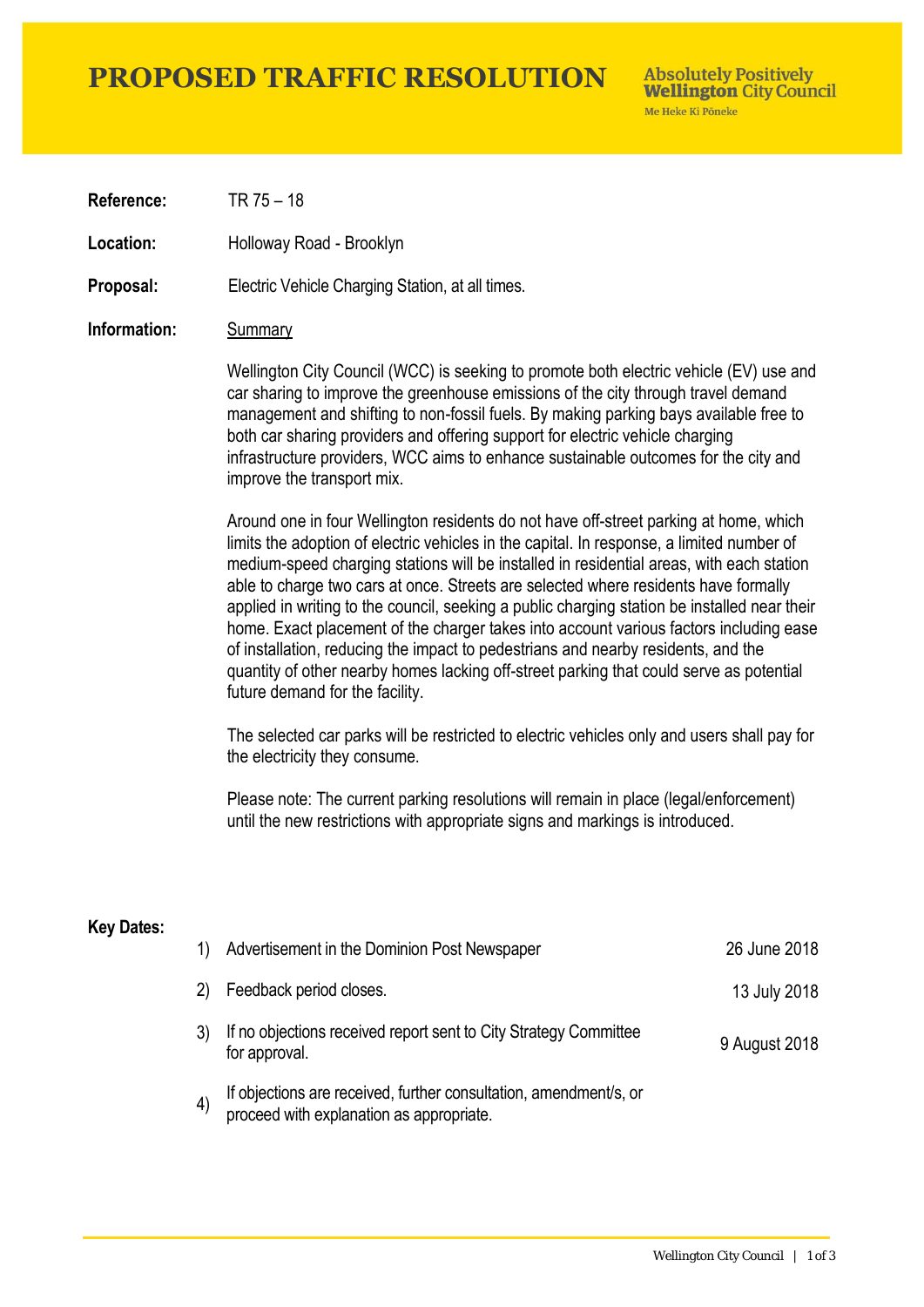# **PROPOSED TRAFFIC RESOLUTION**

### **Legal Description:**

*Add to Schedule B (Class Restricted) of the Traffic Restrictions Schedule* 

| <b>Column One</b>    | <b>Column Two</b>                                                                | <b>Column Three</b>                                                                                                                                                                                                                                  |
|----------------------|----------------------------------------------------------------------------------|------------------------------------------------------------------------------------------------------------------------------------------------------------------------------------------------------------------------------------------------------|
| <b>Holloway Road</b> | Parking place in the form<br>of electric vehicles only<br>parking, at all times. | East side, commencing 279.5 metres<br>south of its intersection with Raroa<br>Road (Grid coordinates<br>$X = 1,747,454.500$ m<br>$Y = 5,427,170.630$ m) and extending<br>in a southerly direction following the<br>eastern kerbline for 12.0 metres. |

**Date:** 20/06/18

**Prepared By:** Charles Kingsford **(Principal Traffic Engineer, T/L) Approved By:** Steve Spence **(Chief Advisor, Transport & Infrastructure)**

## **WCC Contact:**

#### Sigurd Magnusson **Sustainability Advisor**

Wellington City Council 101 Wakefield Street / PO Box 2199, **Wellington** Phone: +64 4 803 8697 Email: electricvehicles@wcc.govt.nz